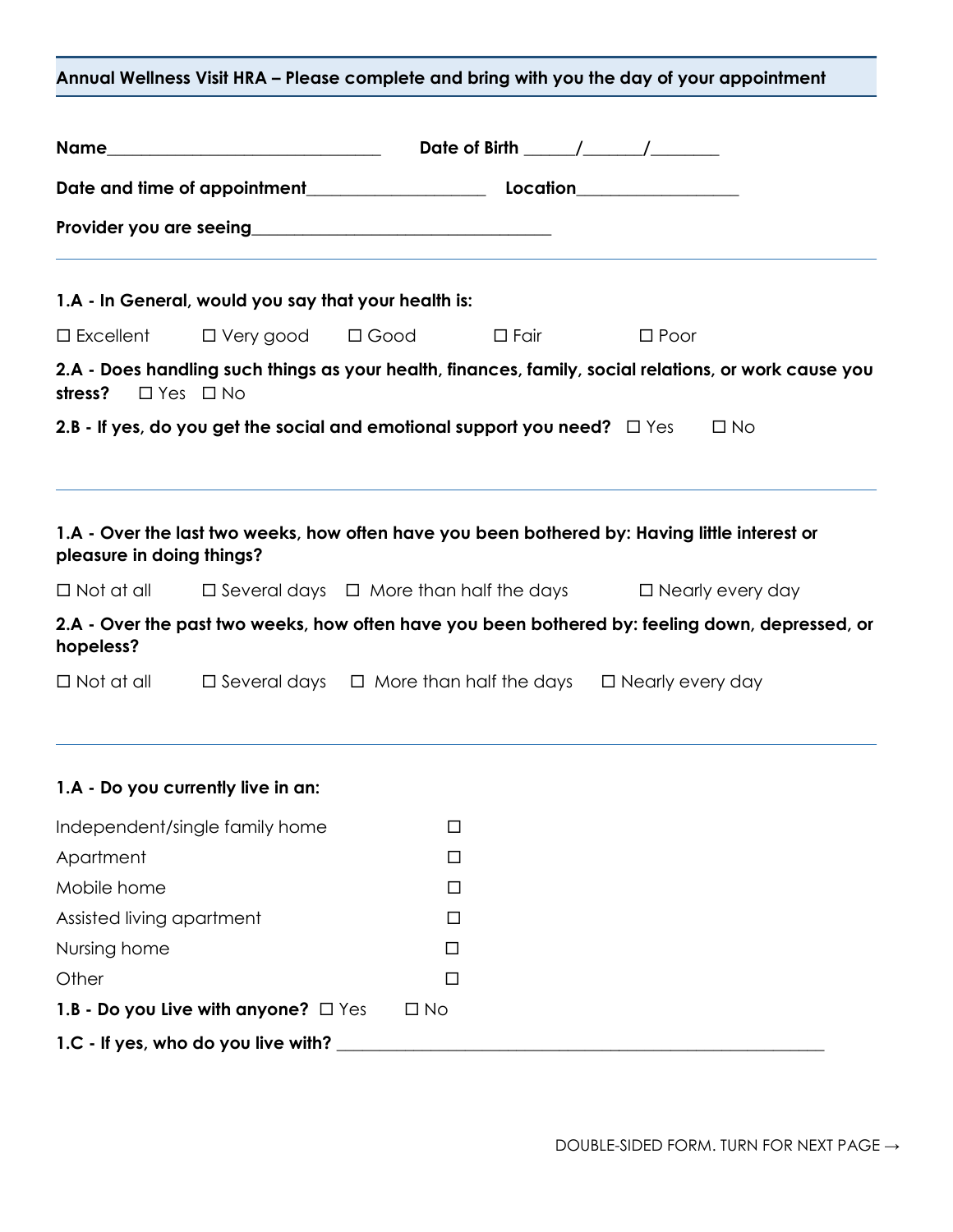**2.A - In the past 7 days, did you need help from others to perform everyday activities such as eating, getting dressed, grooming, bathing, walking, or using the toilet?**  $\Box$  Yes  $\Box$  No

**3.A - In the past 7 days, have you had any problems with any constipation, or diarrhea?**

 $\Box$  Yes  $\Box$  No

**4.A - In the past 3 months have you experienced any issues with bladder control or urine leakage?** 

 $\Box$  Yes  $\Box$  No

**5.A - In the past 7 days, did you need help from others to take care of such things as laundry and housekeeping, banking, shopping, using the phone, food preparation, or transportation?**

 $\Box$  Yes  $\Box$  No

**6.A - Do you take medications?** □ Yes □ No

**6.B -** If yes, do you need assistance taking, organizing, or paying for your medications?  $\Box$  Yes  $\Box$  No

**7.A - Do you drive?** □ Yes □ No

**7.B - If yes, do you or your family, friends, or caregivers have any concerns about your ability to drive?** □ Yes □ No

**7.C - Do you consistently wear a seatbelt when in the car?**  $\Box$  Yes  $\Box$  No

**8.A - Does your home have any hazards you are concerned about such as throw rugs, poor lighting, or a slippery bathtub or shower?**  $\Box$  Yes  $\Box$  No

**8.B - Does your home have grab bars and/or handrails on the steps or stairs?**  $\Box$  Yes  $\Box$  No

**9.A - Have you fallen in the last 6 months?**  $\Box$  Yes  $\Box$  No

**9.B - If yes, did you sustain any injury?**  $\Box$  Yes  $\Box$  No

**9.C - Are the areas where you are walking well lit?**  $\Box$  Yes  $\Box$  No

## **1.A - Would you say your appetite is normal, decreased, or increased within the last six months?**

Normal Increased Decreased

**1.B - Do you eat a variety of foods?**  $\Box$  Yes  $\Box$  No

**1.C - Do you take any nutritional supplements?**  $\Box$  Yes  $\Box$  No

1.D - Have you had any unintentional weight gain or weight loss in the past months?  $\Box$  Yes  $\Box$  No

**2.A - Do you see a dentist regularly?** □ Yes □ No

**2.B - Do you have any concerns with your oral health?**  $\Box$  Yes  $\Box$  No

**3.A - In the past 7 days, how many days did you exercise? \_\_\_\_\_\_\_\_\_\_\_\_\_\_\_\_\_**

**3.B - When you did exercise, for how long did you exercise (in minutes)? \_\_\_\_\_\_\_\_\_\_\_\_\_\_\_**

**4.A - Each night, how many hours of sleep do you usually get? \_\_\_\_\_\_\_\_\_\_\_\_\_\_\_\_\_**